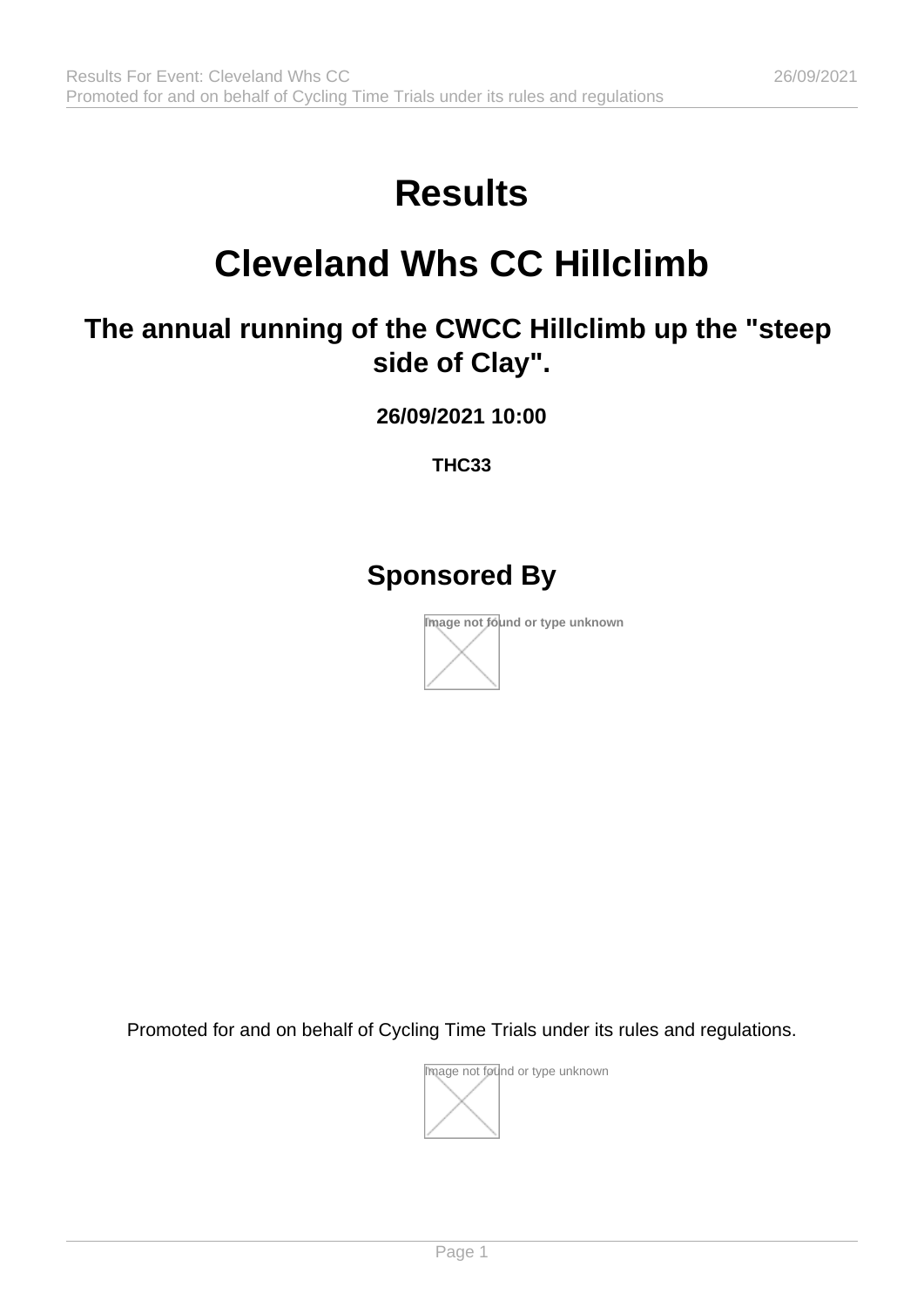Many thanks to everyone who attended the event, be they competitors, timekeepers, marshals, or supporters, without all of you the event would not be what it is. Thanks to Great Broughton Village Hall for providing an excellent HQ. Thanks to Fietsen Tempo CC for the two Rob Hughes Memorial shields, and finally thanks to [Contemporary Stokesley](https://www.contemporarysalons.com/stokesley/) Hair Salon for their continued generous sponsorship of our event.

**Timekeepers** 

Shereen Binks Bill Millen Rob Dochin

**Marshals** 

John Kettle Barbara Kettle Stewart Tanfield Mark Rigby Dan Waring Neil Proctor

#### Awards

Male

- 1. Nick Munro (RAF CA) £50
- 2. Jacob Vezey (Harrogate Nova) £35
- 3. Leo Scrimshaw (Whitby Wheelers) £20

#### Female

- 1. Hannah Farran (Team Boompods) £50
- 2. Nuala Robinson (Fietsen Tempo) £35
- 3. Sophie Heighton (Ferryhill Wheelers) £20

Veterans (No female veterans entered)

- V40Dave Diston (Muckle CC) £20
- V50Mark Snape (Fietsen Tempo) £20
- V60Hilton Armstrong (Fietsen Tempo) £20
- V70Colin Moore (Cleveland Wheelers) £20

#### Junior & Juvenile

- Male Junior Leo Scrimshaw (Whitby Wheelers)
- Female Junior Holly Lincoln (Cleveland Wheelers) £20
- Male Juvenile Lawrie Dryden (Cleveland Wheelers) £20
- Female Juvenile Sophie Heighton (Ferryhill Wheelers)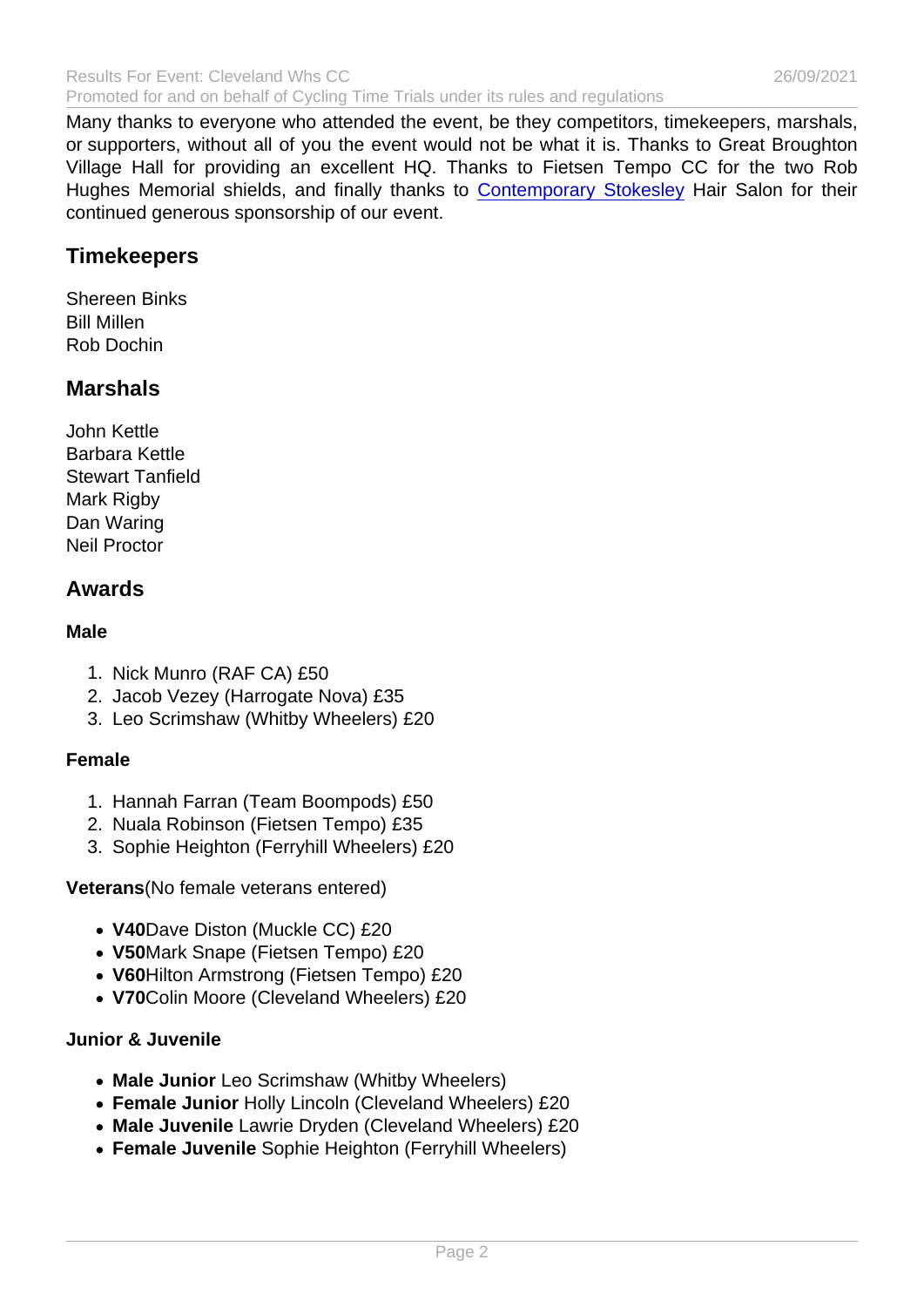#### **Rob Hughes Memorial Shield**

- **Male** Paul Brown (Fietsen Tempo)
- **Female** Hannah Farran (Team Boompods)

#### **CWCC Hillclimb Shield**

Aaron Preston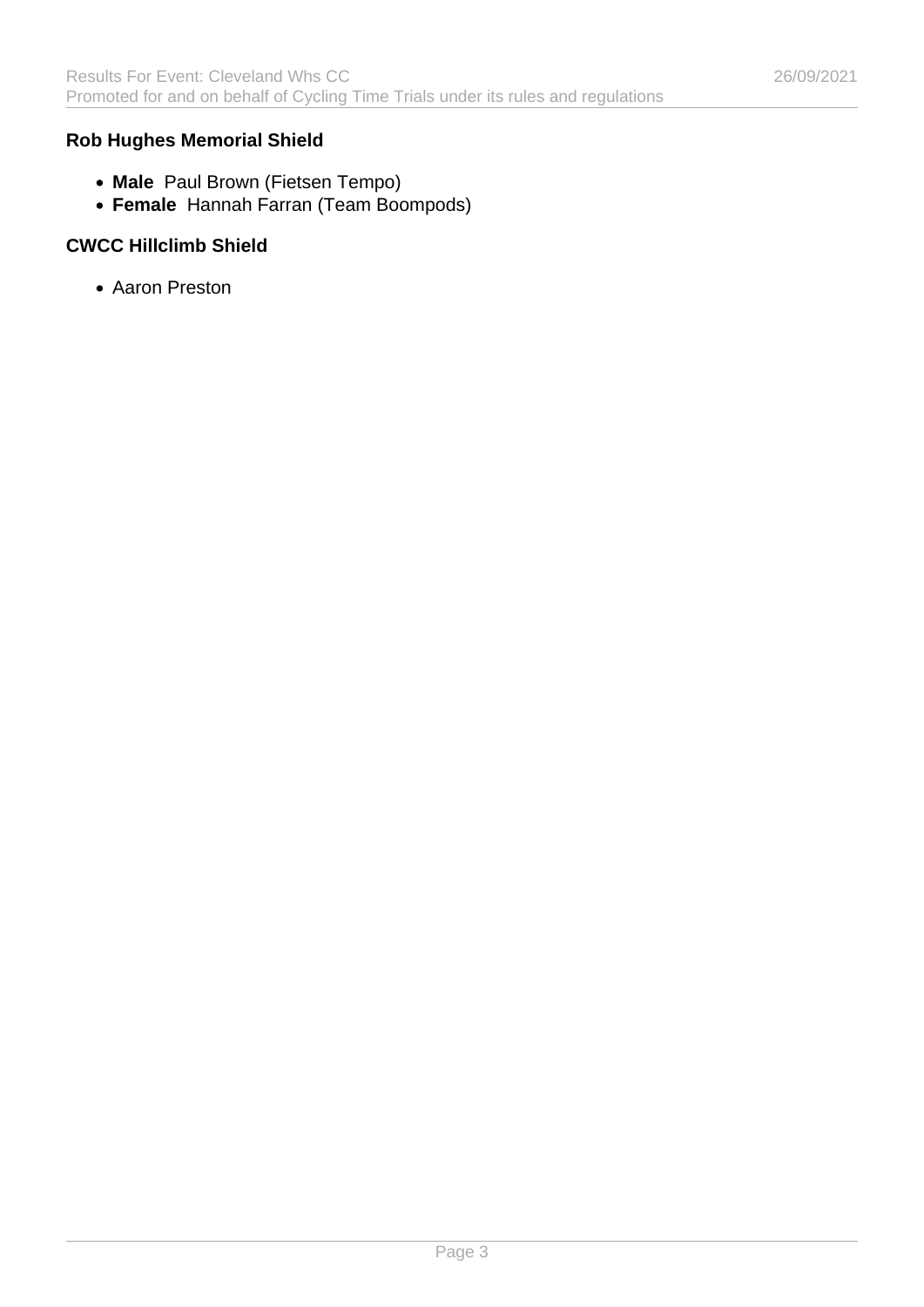| Position        | <b>First Name</b> | Last Name           | Gender | Category | Club                                          | Precise<br>Time | Avg.<br>Speed |
|-----------------|-------------------|---------------------|--------|----------|-----------------------------------------------|-----------------|---------------|
| 11              | <b>Nick</b>       | <b>Munro</b>        | Male   | Senior   | Royal Air Force<br><b>Cycling Association</b> | 03:20.0         | 0 Mph         |
| 2               | Jacob             | Vezey               | Male   | Senior   | Harrogate Nova CC                             | 03:29.0         | 0 Mph         |
| $\overline{3}$  | Leo               | <b>Scrimshaw</b>    | Male   | Junior   | Whitby Whs                                    | 03:30.0         | 0 Mph         |
| 4               | Aaron             | Preston             | Male   | Espoir   | <b>Cleveland Wheelers</b><br>CC               | 03:32.0         | 0 Mph         |
| 5               | <b>Ben</b>        | <b>Etherington</b>  | Male   | Junior   | Manilla Cycling                               | 03:34.0         | 0 Mph         |
| 6               | Dave              | <b>Diston</b>       | Male   | Vet      | Muckle Cycle Club                             | 03:36.0         | 0 Mph         |
| 7               | lain              | <b>Duffield</b>     | Male   | Senior   | <b>PMRR</b>                                   | 03:37.0         | 0 Mph         |
| 8               | Tom               | <b>Harcourt</b>     | Male   | Senior   | Team Bikestop<br>Tyrekey                      | 03:43.0         | 0 Mph         |
| 9               | <b>Richard</b>    | Lilleker            | Male   | Senior   | <b>Cleveland Wheelers</b><br>CC               | 03:45.0         | 0 Mph         |
| 10              | Paul              | <b>Brown</b>        | Male   | Vet      | Fietsen Tempo                                 | 03:58.0         | 0 Mph         |
| 11              | Philip            | <b>Speight</b>      | Male   | C3       | Fietsen Tempo                                 | 04:02.0         | 0 Mph         |
| $\overline{12}$ | <b>Sam</b>        | Leng                | Male   | Senior   | <b>AIMS Cycling</b>                           | 04:08.0         | 0 Mph         |
| 13              | _awrie            | <b>Dryden</b>       | Male   | Junior   | <b>Cleveland Wheelers</b><br>lС               | 04:10.0         | 0 Mph         |
| 14              | <b>Hannah</b>     | Farran              | Female | Senior   | <b>Team Boompods</b>                          | 04:15.0         | 0 Mph         |
| 15              | <b>Mark</b>       | <b>Snape</b>        | Male   | Vet      | Fietsen Tempo                                 | 04:18.0         | 0 Mph         |
| 16              | <b>Mark</b>       | Campbell            | Male   | Vet      | Fietsen Tempo                                 | 04:19.0         | 0 Mph         |
| 17              | <b>Thomas</b>     | <b>Heighton</b>     | Male   | Junior   | <b>Ferryhill Whs</b>                          | 04:21.0         | 0 Mph         |
| $\overline{17}$ | <b>Stanley</b>    | Clough              | Male   | Juvenile | <b>ABC Centreville</b>                        | 04:21.0         | 0 Mph         |
| 19              | <b>Hilton</b>     | Armstrong           | Male   | Vet      | Fietsen Tempo                                 | 04:23.0         | 0 Mph         |
| 20              | <b>Cameron</b>    | <b>Turner</b>       | Male   | Vet      | Malton Whs                                    | 04:26.0         | 0 Mph         |
| 21              | <b>Max</b>        | Webster             | Male   | Juvenile | <b>Stockton Wheelers</b><br>lсс               | 04:28.0         | 0 Mph         |
| 22              | Rohan             | <b>Rayner-Smith</b> | Male   | Senior   | <b>Cleveland Wheelers</b><br>IСC              | 04:31.0         | 0 Mph         |
| 23              | Peter             | Greenan             | Male   | Vet      | <b>Ferryhill Whs</b>                          | 04:34.0         | 0 Mph         |
| 24              | <b>Maximus</b>    | <b>Potter</b>       | Male   | Junior   | <b>Stockton Wheelers</b><br><b>CC</b>         | 04:38.0         | 0 Mph         |
| 25              | Anthony           | <b>Moy</b>          | Male   | Vet      | <b>Cleveland Wheelers</b><br>CС               | 04:39.0         | 0 Mph         |
| 26              | <b>Adrian</b>     | <b>Knight</b>       | Male   | Vet      | <b>Cleveland Wheelers</b><br>СC               | 04:40.0         | 0 Mph         |
| 27              | Andrew            | <b>Donald</b>       | Male   | Vet      | <b>AIMS Cycling</b>                           | 04:46.0         | 0 Mph         |
| 28              | lan               | <b>Hutchinson</b>   | Male   | Vet      | <b>Cleveland Wheelers</b><br>CС               | 04:48.0         | 0 Mph         |
| 29              | Tom               | Levell              | Male   | Vet      | <b>Cleveland Wheelers</b><br>СC               | 04:51.0         | 0 Mph         |
| 30              | <b>Nuala</b>      | <b>Robinson</b>     | Female | Senior   | Fietsen Tempo                                 | 04:54.0         | 0 Mph         |
| 31              | <b>Chris</b>      | Lawrence            | Male   | Senior   | <b>Cleveland Wheelers</b><br>СC               | 04:59.0         | 0 Mph         |
| 32              | <b>Sophie</b>     | <b>Heighton</b>     | Female | Juvenile | <b>Ferryhill Whs</b>                          | 05:14.0         | 0 Mph         |
| 33              | <b>Philip</b>     | Harvey              | Male   | Vet      | <b>Cleveland Wheelers</b><br>CС               | 05:18.0         | 0 Mph         |
| 34              | <b>Richie</b>     | Grant               | Male   | Vet      | Hartlepool CC                                 | 05:23.0         | 0 Mph         |